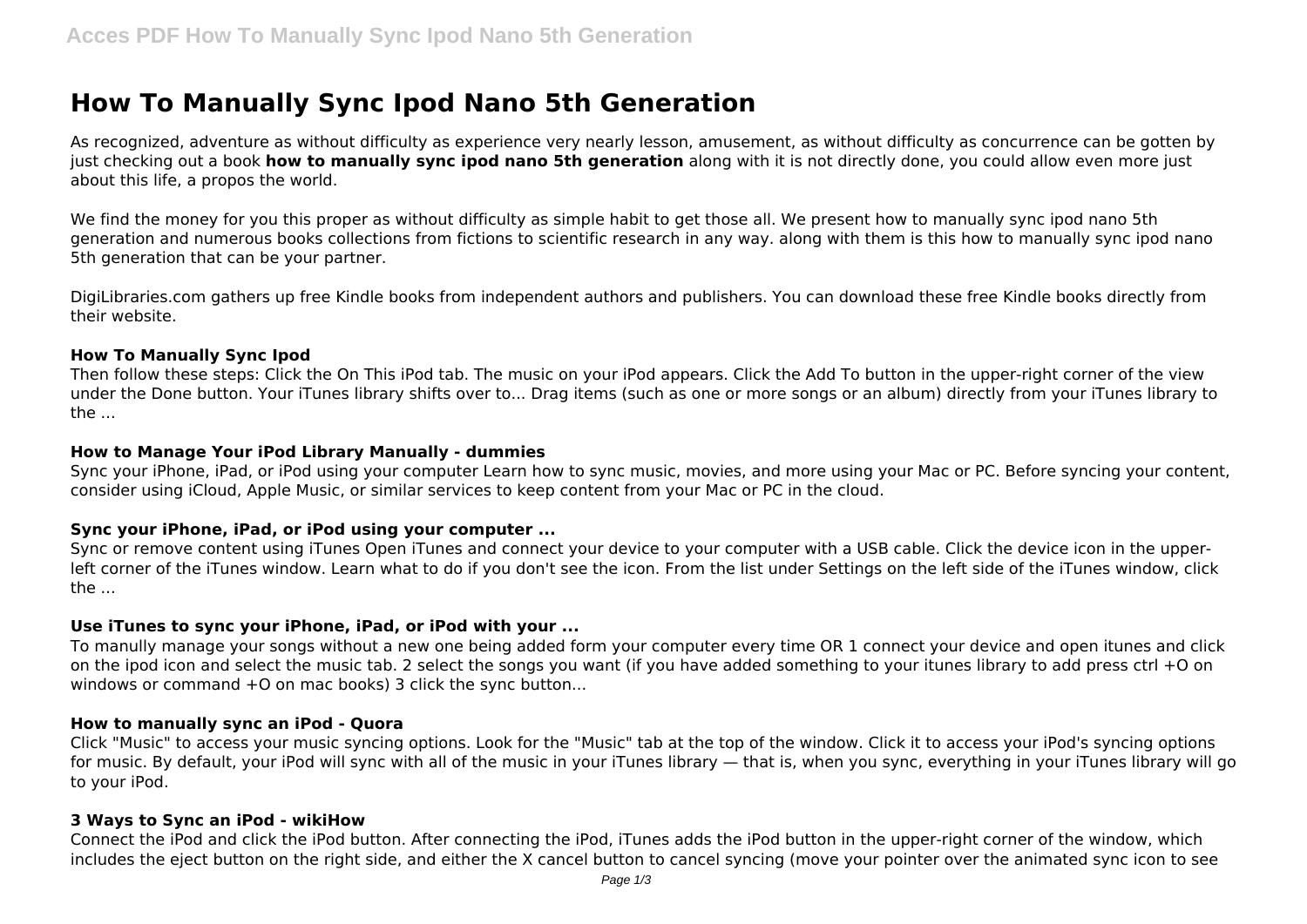the X if the iPod is syncing) or an iPod icon on the right side.

## **How to Sync Your iPod with Your iTunes Library - dummies**

To sync music, choose "Music" from the drop-down menu next to "Autofill" to sync your entire music library. You can also choose to sync a single playlist. Click on the "Autofill" button on the far right. iTunes will then automatically sync as much music as possible from the content selection you made to your iPod.

## **5 Ways to Sync Music to Your iPod - wikiHow**

Launch iTunes on your Mac/Windows. Connect iPod Touch to a computer and choose the iPod on iTunes. If iTunes pops up with "iCloud Music Library is On", open your iPod Touch and turn off iCloud Music Library via Settings > Music. Check "Sync Music" and select "Entire music library" or "Selected playlists, artists, albums and genres".

## **Ultimate Guide to iPod Won't Sync to iTunes Problems**

Step 1: After installing TunesMate, initialize it. Step 2: Click on the tab "Transfer iTunes Media to iDevices". And select files that you wish to transfer and with a... Step 3: Click on the "Transfer" button sync your iTunes data to your Apple device.

## **How to Easily Sync Music from iTunes to iPod**

In case all the media on your iPod was purchased and downloaded via iTunes, there's a small, simple way of making the new computer accept the iPod and you can start syncing right away. Attach the iPod, open iTunes if it is not open already. Navigate to Store>Authorize Computer. A window will open asking for your Apple ID and Password.

# **How to Sync Your iPod With Another PC Without Losing Your ...**

In the upper left corner of the main screen, select the iPod/iPad/iPhone icon found to the right of the Music dropdown box. Under the Options pane, select the checkbox next to Automatically sync when this iPhone/iPad/iPod is connected.

# **Sync Music to Your iPod Using iTunes**

Go to Start, type Control Panel, and enter Control Panel. Find (you can search the Control Panel) File Explorer Options and once you're there, select the View tab and scroll down until you see the "Show hidden files, folders and drives" option. Now click it, hit Apply and close the window. 4.

# **How To Add Music to iPod without iTunes**

The first step to syncing all songs on an iPod is to connect the device to the computer. Sync all songs on an iPod with tips for a technology specialist in this free video about how to use an iPod.

## **How to Use an iPod : How to Sync All Songs on an iPod**

Open iTunes. Connect your iPod to your computer. Select the Device button near the top-left corner of iTunes. On the "Summary" screen, check the Manually manage music and videos box (under "Options").

## **How to set the Manually manage music option on your iPod**

manual method. As a previous long time iPod touch user most of my media is tied into iTunes. Click on your device, in the summary page, check 'Manually manage music and video' and then click on the 'Apply' button. Confirm to apply the Download Free Apple iTunes Media Player for iPod